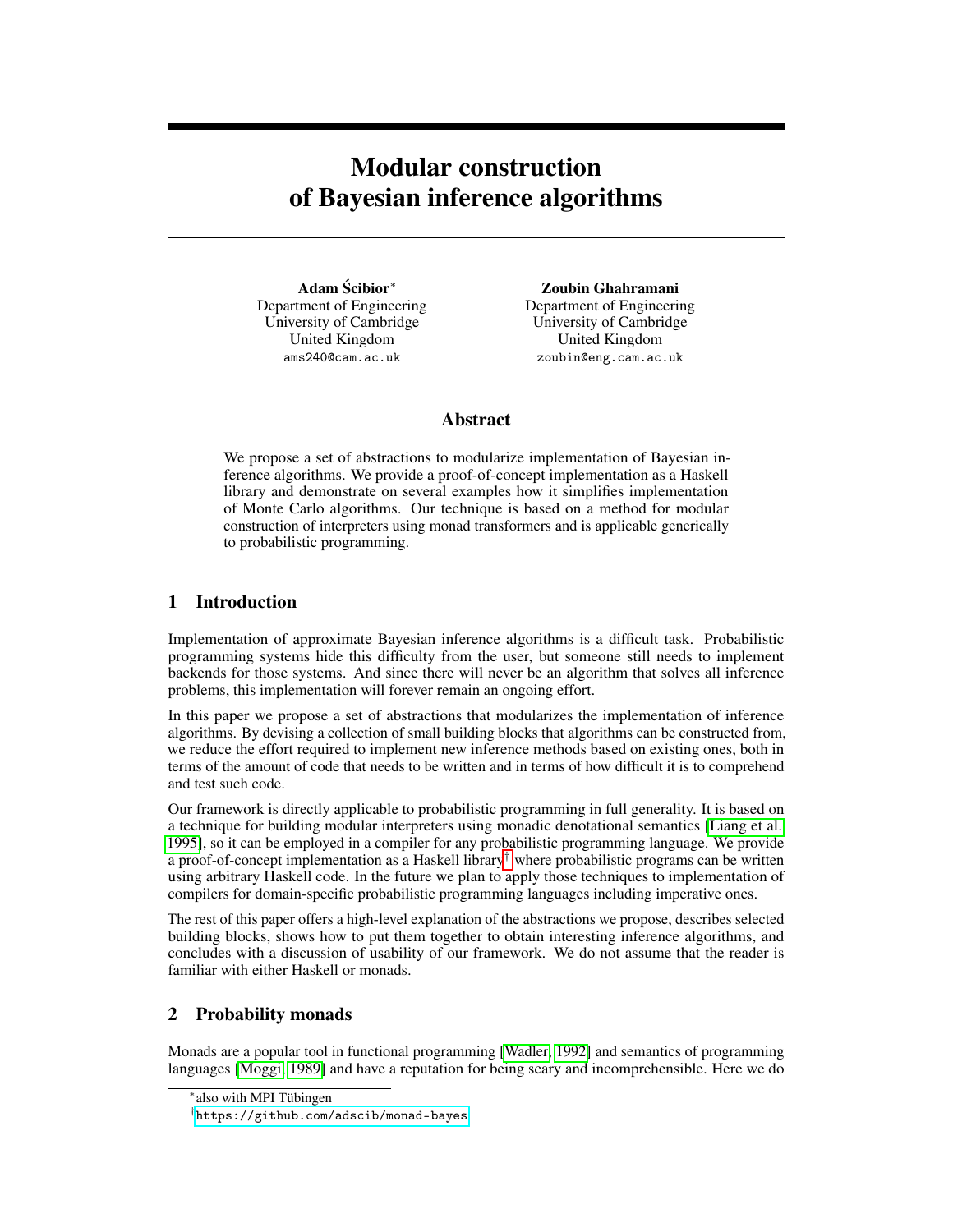not explain monads in detail, but rather describe the necessary minimum required to understand this paper.

Our discussion is based on the concept of probabilistic programming, where probabilistic models are identified with programs. We assume there exists a set of primitive distributions, such as Normal and Bernoulli, that can be used to construct bigger models, and that for every primitive distribution we can sample from it and compute its density.

We introduce a notion of a probability monad, which is a data type that can be used to interpret arbitrary probabilistic programs, by which we mean constructing a concrete data structure from the program code. In order to do that it needs to be able to represent distributions on any data types available in the program and to perform the following operations:

- create Dirac distributions that place all the probability mass on one value
- construct a joint distribution on  $(X, Y)$  from a marginal distribution of X and a conditional  $Y$  given  $X$
- perform marginalization over a subset of random variables
- draw random variables from primitive distributions
- accumulate a likelihood score given by explicit density

In theory there exists a monad of probability distributions [\[Giry, 1981\]](#page-4-3), but in practice it is not implementable. In this work we use two basic probability monads: one called Enumerator that performs inference by enumerating the entire probability space [\[Erwig and Kollmansberger, 2006\]](#page-4-4), and one called Sampler performing random importance sampling from the prior.

We now discuss how more practical inference algorithms can be constructed by extending the simple probability monads above. Although we focus our discussion on sampling methods, other approaches such as Variational Inference, especially in its black-box form [\[Ranganath et al., 2014\]](#page-4-5), could be implemented in a similar fashion.

# 3 Building inference algorithms

In our framework inference algorithms are transformations between abstract representations of probabilistic models. The workflow is to first interpret the program using a concrete probability monad and then apply a sequence of transformations to it until we have a representation that is convenient for answering questions about the posterior, such as a collection of samples. For this reason we call transformations in this sequence inference transformations, even though individually they may not constitute inference algorithms.

The initial representation is obtained by constructing a suitable monad stack and using it to interpret the model. A monad stack consists of a bottom monad (in our case Enumerator or Sampler) and then zero or more monad transformers layered on top of it. A monad transformer is simply a constructor that takes one monad and creates another. Every monad stack is itself a monad, obtained by starting at the bottom at then applying each monad transformer in turn. In our application every monad stack is a probability monad, so it can be used to interpret probabilistic models. From this point on we refer to monad stacks we use as inference stacks and to monad transformers as layers.

There are three distinct but related aspects of modularity displayed by our approach:

- 1. inference stack consists of independent layers that can be arranged in arbitrary combinations
- 2. inference transformations abstract over most of the stack, so they can be implemented once and applied to any stack where a particular layer (or combination of layers) is present
- 3. since output of an inference transformation is itself an interpretation of some probabilistic model in a certain stack, inference transformations can be chained together in arbitrary ways as long as the output stack of each of them matches the input stack of the next

The last of these was previously exploited by [Scibior et al.](#page-4-6) [\[2015\]](#page-4-6) and [Zinkov and Shan](#page-4-7) [\[2016\]](#page-4-7), ´ although each of these papers only allows transformations within a single data type.

We now present some concrete layers and associated inference transformations and show how they can be used to produce interesting inference algorithms. We emphasize this is not an exhaustive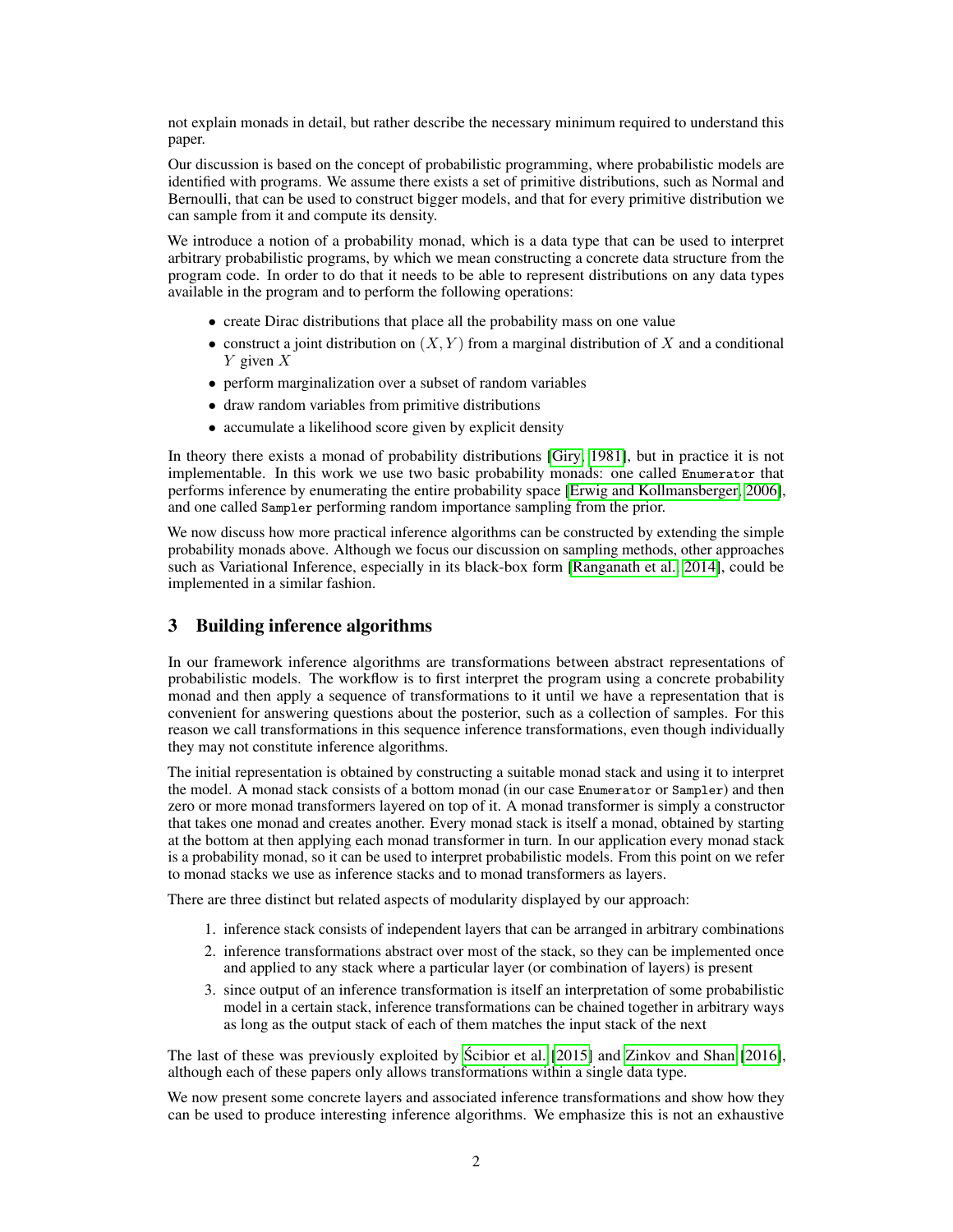account of what can be achieved within our framework, but rather a small and interesting example that demonstrates the utility of our approach. We focus on implementing algorithms already existing in the literature, although different combinations of the building blocks we describe may result in genuinely new algorithms.

### 3.1 Population

The first layer we introduce is called Population by similarity with Population Monte Carlo [\[Cappé](#page-4-8) [et al., 2004\]](#page-4-8) and converts a distribution over a single value into a distributions over collections of weighted values.

We show three inference transformations associated with Population. The first is increasing the population size n times, which we call spawn n >>. This simply draws n independent collections and merges them together. In order to keep the sum of the weights constant, we divide all weights by n. The second is resample, which picks n new samples independently at random with probabilities proportional to the weights in the old population and set the new weights uniform. Again we adjust the weights at the end to make sure the sum of all weights stays the same.

Finally there exists a transformation that removes the Population layer called collapse. It first computes the sum of all weights and records it in the stack below as artificial likelihood. It then selects one sample at random, with probabilities proportional to weights, and retains just this sample discarding the population. If the output stack consists of Sampler only, this operation produces a properly weighted sample in the sense of described by [Naesseth et al.](#page-4-9) [\[2014,](#page-4-9) Definition 1].

#### 3.2 Sequential

The second layer can be applied to models that interleave drawing random variables with recording observations, such as state-space models, and can be used to perform inference sequentially targeting a partial posterior before extending the model with further random variables and data.

The principal inference transformation associated with Sequential is advance, which runs the model to the next observation. Interleaving advance with other inference transformations lets us perform inference sequentially. Once this is done, another transformation called flatten can be used to remove the Sequential layer, running through all the remaining observations if there are any left.

The combination of Population and Sequential is sufficient to implement the Sequential Monte Carlo algorithm. This is achieved simply by interleaving advance and resample transformations. Specifically, let n be the number of particles and k be the number of observations in the model. The code snippet below is the actual implementation of SMC from our library. In all the examples shown in this paper the functions named hoistX can be regarded as having no effect other than satisfying the type system.

```
smc :: Int -> Int -> Sequential (Population Sampler) a
                 -> Population Sampler a
smc k n = flatten.
 repeat k (advance . hoistS resample) .
 hoistS (spawn n >>)
```
The first part of the snippet above is a type signature, which asserts that smc is an inference transformation that takes two integer parameters and converts a stack consisting of Sequential Population Sampler from the top to Population Sampler. The input stack is obtained automatically by interpreting a standard probabilistic program in a step transparent to the user. The second part is the actual implementation, where . is ordinary function composition such that  $(f, g)(x) = f(g(x))$  and repeat k applies a given function k times. The code above corresponds to a variant of SMC for generic probabilistic programs proposed by [\[Wood et al., 2014\]](#page-4-10).

#### 3.3 Trace

The final layer we present is called Trace and corresponds to a distribution on the traces of probabilistic programs. A trace is a collection of all random variables sampled during the program's execution together with some auxiliary information related to the program's structure.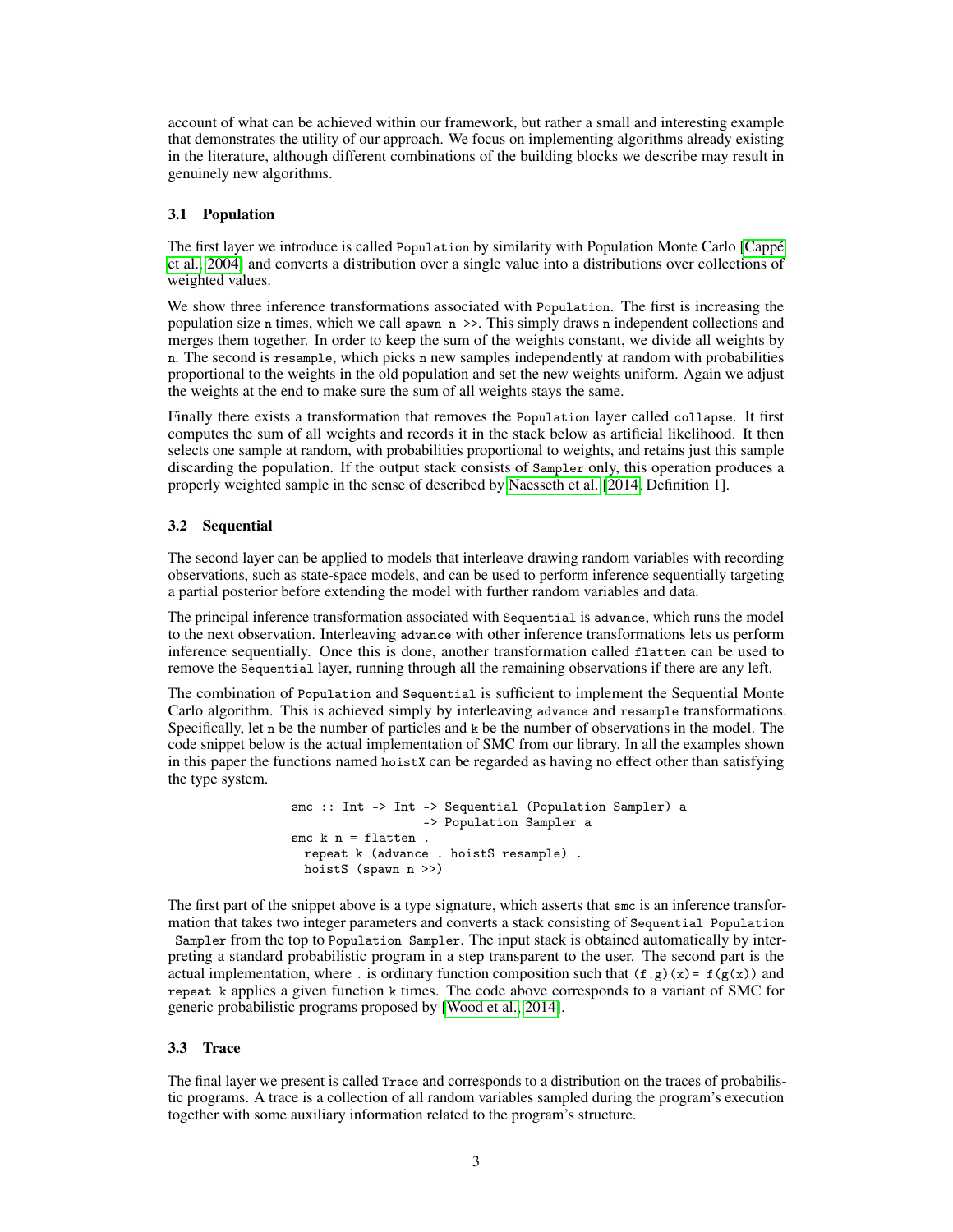A basic inference transformation associated with Trace is called mhStep and performs a single step of the Lightweight Metropolis-Hastings algorithm proposed by [Wingate et al.](#page-4-11) [\[2011\]](#page-4-11). We also have an inference transformation called marginal which discards the trace and thus removes the Trace layer.

The mhStep transformation can easily be used by itself to perform MCMC inference, but it is more interesting to see how it can be combined with different transformations to incorporate MH transitions into other algorithms. Specifically, we show how to construct an implementation of resample-move SMC [\[Gilks and Berzuini, 2001\]](#page-4-12). The idea is to incorporate MH transitions for each particle after the resampling step to ameliorate the problem of degeneracy in SMC. We can achieve this by modifying the smc implementation given above, specifically by adding Trace layer to the inference stack and mhStep transformation after resample.

```
smcrm :: Int -> Int ->
        Sequential (Trace (Population Sampler)) a ->
        Population Sampler a
smcrm k n = marginal . flatten .
 repeat k (advance . hoistS mhStep .
                   hoistS (hoistA resample)) .
  (hoistS . hoistA) (spawn n >>)
```
We only include a single mhStep transition for brevity, but it would be trivial to use multiple transitions at each step.

To finish this section we present an implementation of an algorithm called Particle Independent Metropolis Hastings (PIMH) [\[Andrieu et al., 2010\]](#page-4-13) which uses SMC as a proposal distribution for MH. It relies on an inference transformation called mhPrior, which performs an MH step by proposing new values for all random variables jointly from the prior. With that in place we can implement a single step of PIMH in the following way.

```
pimh :: Int -> Int ->
       Sequential (Population Sampler) a ->
       Sampler a
pimh n k =
 mhPrior . hoistS (collapse . smc n k)
```
## 4 Discussion

In this section we discuss some issues related to usability of our framework. Since our library is a proof-of-concept system, we do not evaluate performance at this point.

First of all, we emphasize that Haskell is simply a convenient tool to express our ideas and is in no way necessary to implement them - an equivalent library could be built for any general-purpose programming language such as Python. Second, regarding monads, we believe that understanding monads is in no way necessary to build inference algorithms by composing existing building blocks as shown in the examples above. Understanding monads is only required to implement new layers and inference transformations, but we believe that the benefits offerred by our framework make it worthwhile for potential developers to invest time in learning the relevant concepts.

Apart from that, we would like to highlight how our modular architecture helps with testing randomized inference algorithms. Monte Carlo methods are difficult to test since they can produce arbitrarily bad results with non-zero probability, which results in a trade-off between significance and power of randomized tests [\[Radul, 2016\]](#page-4-14). However, in our framework we can replace the bottom Sampler layer with Enumerator and run an inference algorithm on a small discrete models to check if it targets exactly the correct posterior. Thus we can *deterministically check* that an MCMC kernel preserves the correct posterior distribution or that a resampling scheme does not introduce any bias, which we found invaluable in practice.

As a closing remark, we would like to express our hope that the framework presented in our paper, whether in the implementation described here or a different one, will be useful to researchers designing novel inference algorithms. We hope the modular style of implementation we advocate will be particularly useful for quick initial exploration of the design space of inference algorithms.